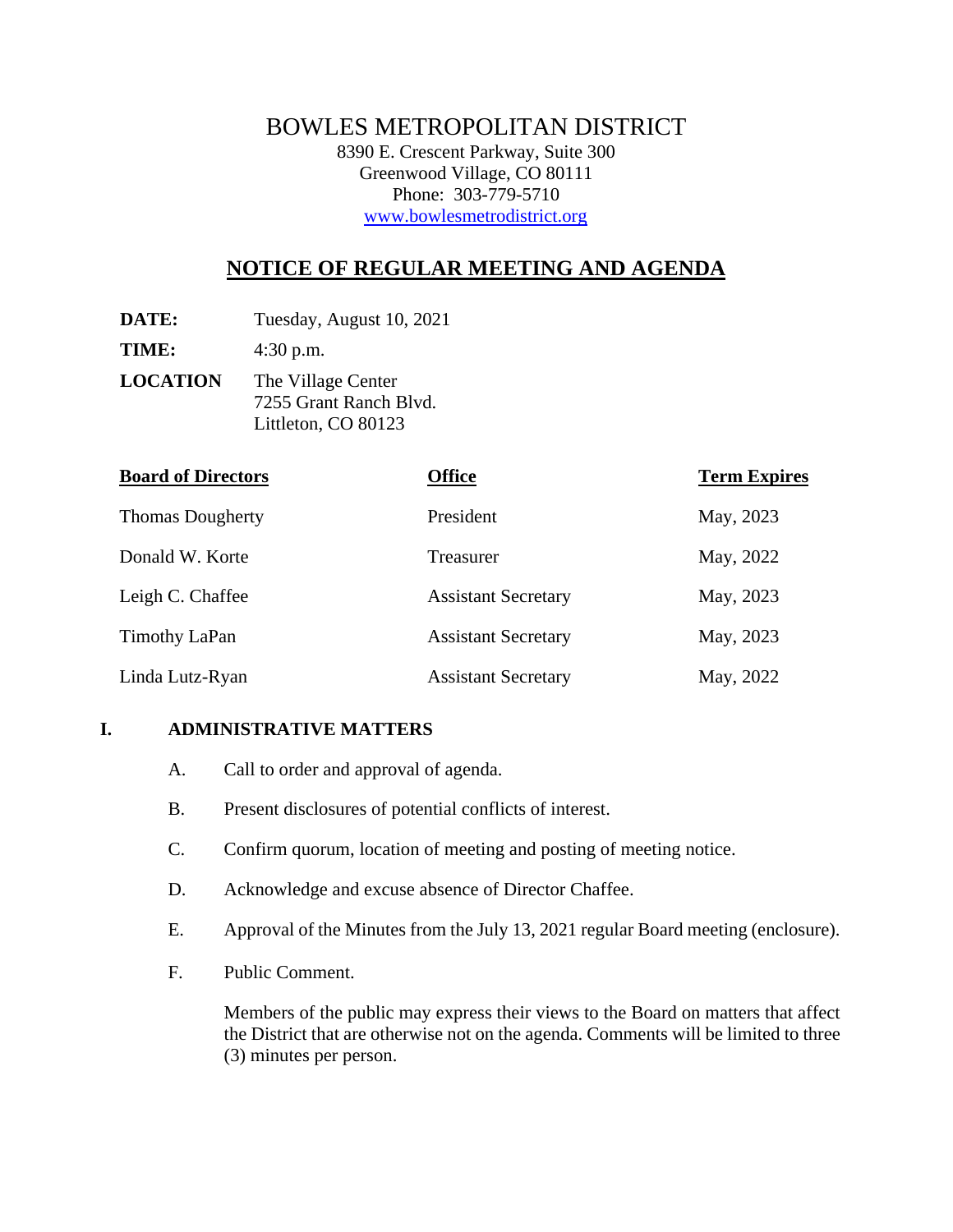#### **II. FINANCIAL MATTERS**

- A. Review and approve claims in the amount of \$181,285.42 (enclosure).
- B. Review and accept June 30, 2021 financial statements (enclosure).
- C. Other.

#### **III. MANAGER MATTERS**

- A. Operational Updates and Action Items
	- 1. Landscape:
		- a. Work Order Summary (enclosed).
		- b. Irrigation Mapping.
		- c. Update on Hydro Systems KDI proposal.
		- d. Discuss resident request to remove Russian Olive plants near 5520 W. Prentice Circle (enclosure).
		- e. Discuss resident request to remove four Cottonwood trees near 6287 W. Prentice Ave. (enclosure).
		- f. Discuss pressure washing tables in Sunset Park.
		- g. Discuss purchasing trash bags.
		- h. Review and consider approval of Designscapes proposal for shrub removal in native drainage area in San Marino in the amount of \$7,245.00 (enclosure).
		- i. Review and consider approval of Designscapes proposal for tree replacements along Grant Ranch Blvd. in the amount of \$12,599.00 (enclosure).
		- j. Review and ratify approval of Designscapes proposal to replace mulch with rock in Tract O, K, and I in the amount of \$35,218.00 (enclosure).
	- 2. Davey Tree:
		- a. General Update (enclosure).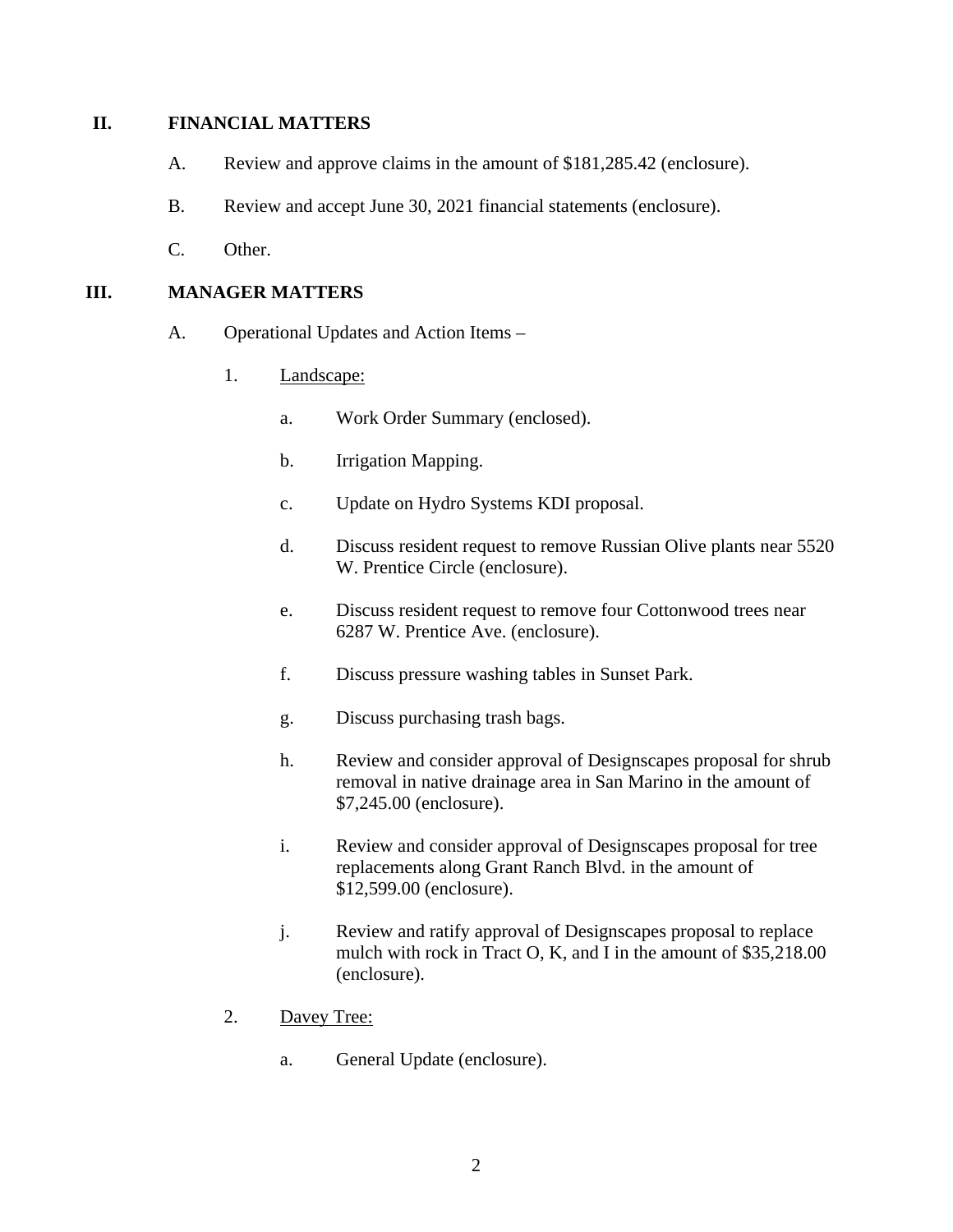- b. Review and consider approval of proposal to thin trees north of Blue Heron Park (to be distributed).
- 3. Homestead Painting:
	- a. Wrought Iron Fence Update (enclosure).
	- b. Fence Repair Proposals.
- 4. Park Update:
	- a. General Update.
		- i. Review and consider approval of MSC Lacrosse request to reserve park (enclosure).
		- ii. Review and consider approval of resident request to reserve park (enclosure).
		- iii. Review and ratify approval of resident request to reserve park (enclosure).
	- b. Update on proposal to install trash cans (enclosure).
	- c. Review and consider approval of EcoResource Solutions Inc. proposal for weed and algae treatments at Blue Heron Park Pond in the amount of \$5,003.35 (enclosure).
	- d. Discuss park concerns.
		- i. Drainage issues debris and water on sidewalk.
		- ii. Encampments.
		- iii. Permitting for food trucks.
		- iv. Contractor vehicle signs.
- 5. Signage Update:
	- a. Isthmus Park Informational Signs (enclosure).
	- b. Review and consider approval of updated park language (enclosure).